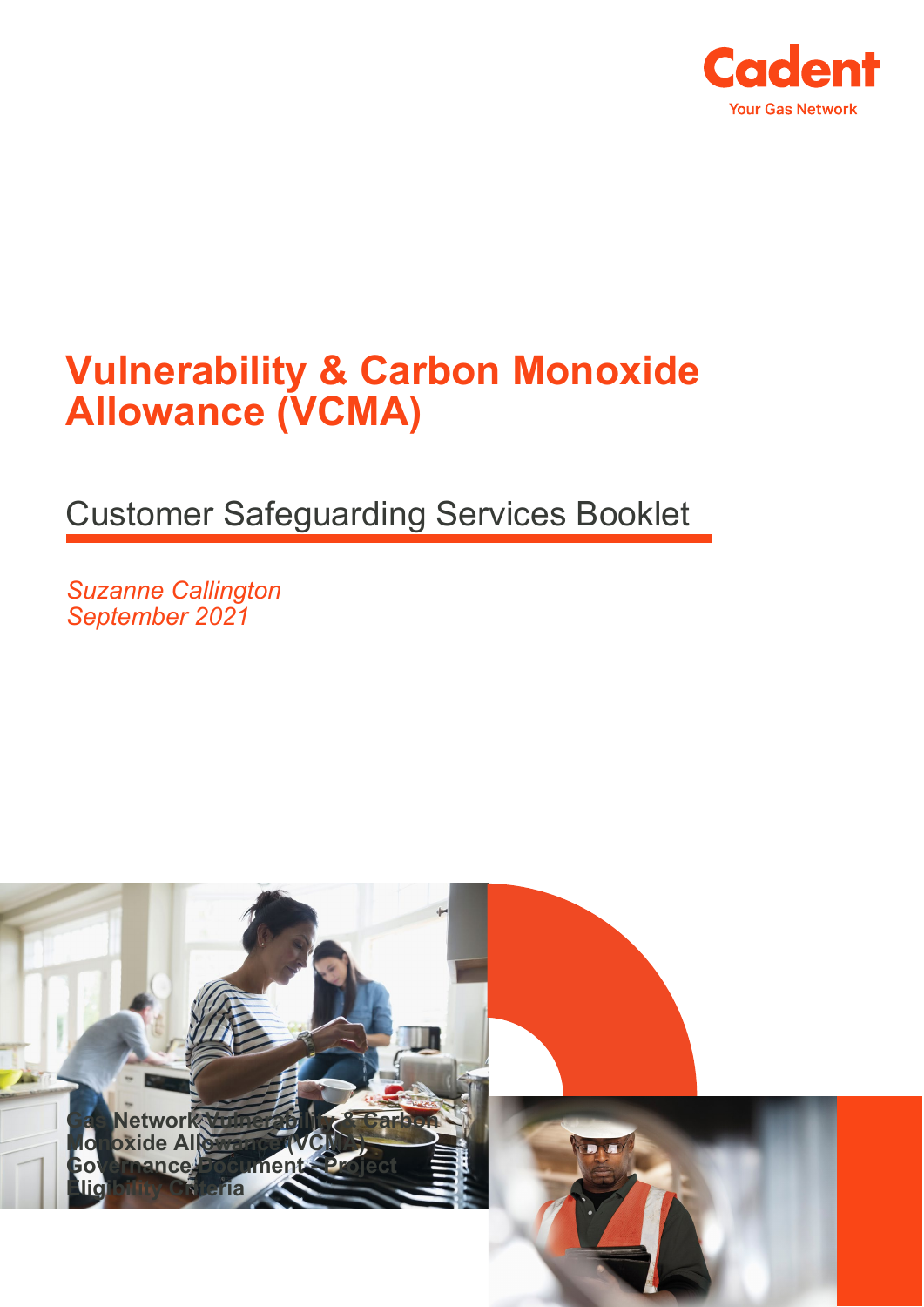

| Section 1 - Eligibility criteria for company specific projects (excluding boiler repair & replacement) |                                                                                                                                                                                                           |            |  |
|--------------------------------------------------------------------------------------------------------|-----------------------------------------------------------------------------------------------------------------------------------------------------------------------------------------------------------|------------|--|
| In order to qualify as a VCMA project, a project must:                                                 |                                                                                                                                                                                                           |            |  |
| <b>VCMA Eligibility Criteria</b><br><b>Criteria Satisfied (Yes/No)</b>                                 |                                                                                                                                                                                                           |            |  |
|                                                                                                        | a) Have a positive Social Return on Investment (SROI), including the<br>potential to have a Net Benefit to the customers on the funding<br>GDN's network(s);                                              | <b>Yes</b> |  |
| b)                                                                                                     | Either:<br>Provide a direct Net Benefit to consumers in vulnerable<br>i.<br>situations, or<br>Provide awareness on the dangers of CO, or<br>ii.<br>Reduce the risk of health issues caused by CO;<br>iii. | Yes        |  |
| C)                                                                                                     | Have defined outputs and deliverables;                                                                                                                                                                    | <b>Yes</b> |  |
|                                                                                                        | d) Have defined outcomes, where considered appropriate by the<br>GDN;                                                                                                                                     | <b>Yes</b> |  |
| e)                                                                                                     | Relate to energy, or CO safety;                                                                                                                                                                           | <b>Yes</b> |  |
| f)                                                                                                     | Go beyond activities that are funded through another price control<br>mechanism or required through licence obligations; and                                                                              | <b>Yes</b> |  |
| q)                                                                                                     | Not be delivered through other external funding sources directly<br>accessed by a GDN, including through other government (national,<br>devolved or local) funding.                                       | <b>Yes</b> |  |
| Section 2 - Eligibility criteria for company specific boiler repair and replacement projects           |                                                                                                                                                                                                           |            |  |
| Condemned boiler repairs or replacements are eligible as VCMA projects where:                          |                                                                                                                                                                                                           |            |  |
| a)                                                                                                     | A GDN has to isolate and condemn an unsafe boiler following a<br>supply interruption or as part of its emergency service role;                                                                            | <b>NA</b>  |  |
| b)                                                                                                     | The household cannot afford to repair or replace the boiler, and;                                                                                                                                         | <b>NA</b>  |  |
| C)                                                                                                     | Sufficient funding is not available from other sources (including<br>national, devolved or local government funding) to fund the boiler<br>repair or replacement.                                         | <b>NA</b>  |  |
| Section 3 - Eligibility criteria for collaborative VCMA projects                                       |                                                                                                                                                                                                           |            |  |
| In order to qualify as a collaborative VCMA project, a project must:                                   |                                                                                                                                                                                                           |            |  |
| a)                                                                                                     | Meet the above company specific and boiler repair and replace (if                                                                                                                                         | <b>NA</b>  |  |

| a) | Meet the above company specific and boiler repair and replace (if<br>applicable) project eligibility criteria; | <b>NA</b> |
|----|----------------------------------------------------------------------------------------------------------------|-----------|
|    | Have the potential to have a direct Net Benefit to customers on the<br>participating networks; and             | <b>NA</b> |
|    | Involve two, or more, gas distribution companies.                                                              | <b>NA</b> |

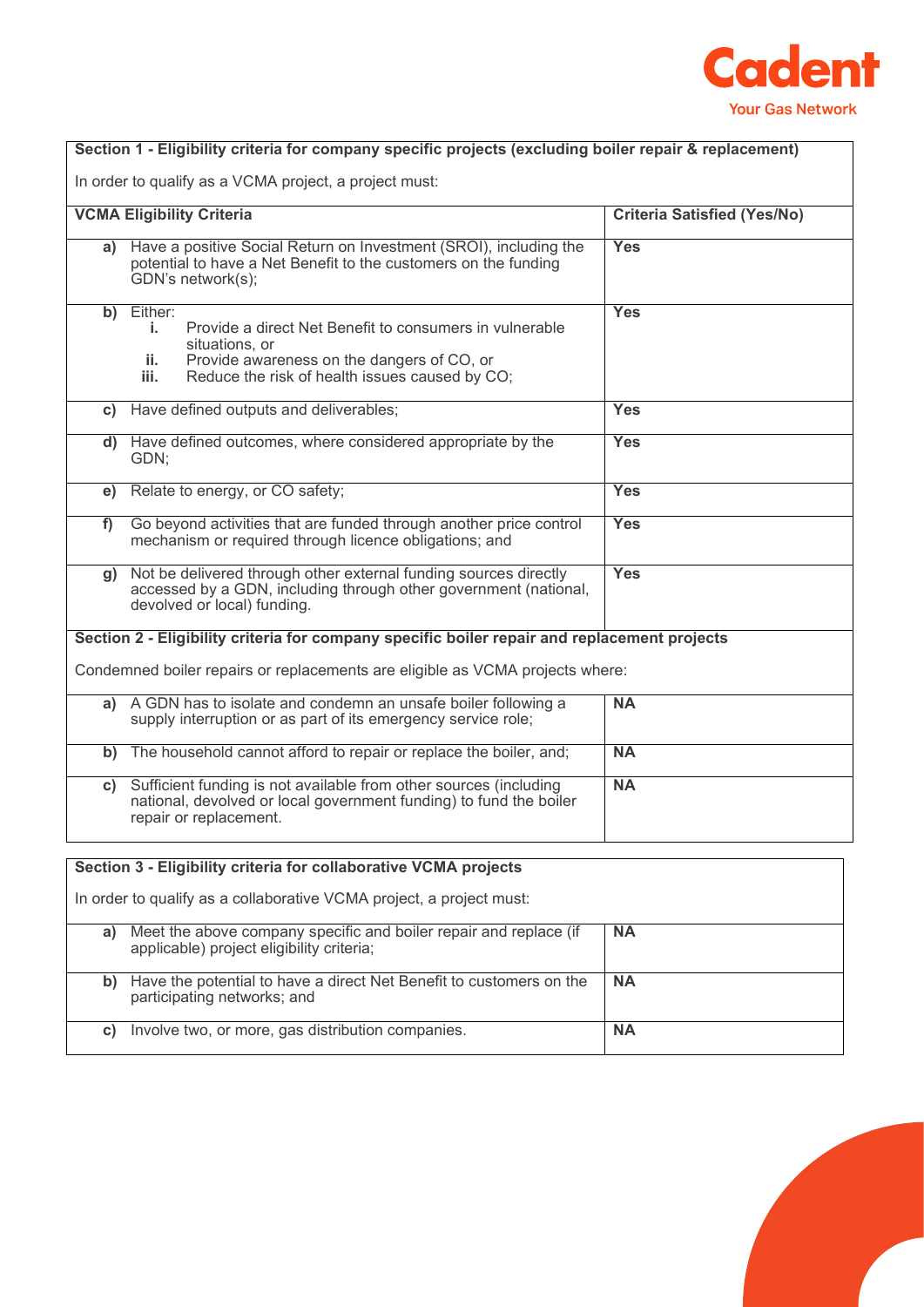

## **Gas Network Vulnerability and Carbon Monoxide Allowance (VCMA) Governance Document**

| <b>Information Required</b>                                       | <b>Description</b>                                                                                                                                                                                                                                                                                                                                                                                                                                                                                                                                                                                                                                                                                                                                                                                                                                                                                                                                                                                                                                                                                                                                                                                                                                                                                                                                                                                                                                                                                                                                                                                                             |
|-------------------------------------------------------------------|--------------------------------------------------------------------------------------------------------------------------------------------------------------------------------------------------------------------------------------------------------------------------------------------------------------------------------------------------------------------------------------------------------------------------------------------------------------------------------------------------------------------------------------------------------------------------------------------------------------------------------------------------------------------------------------------------------------------------------------------------------------------------------------------------------------------------------------------------------------------------------------------------------------------------------------------------------------------------------------------------------------------------------------------------------------------------------------------------------------------------------------------------------------------------------------------------------------------------------------------------------------------------------------------------------------------------------------------------------------------------------------------------------------------------------------------------------------------------------------------------------------------------------------------------------------------------------------------------------------------------------|
| <b>Project Title</b>                                              | <b>Customer Safeguarding Services Booklet</b>                                                                                                                                                                                                                                                                                                                                                                                                                                                                                                                                                                                                                                                                                                                                                                                                                                                                                                                                                                                                                                                                                                                                                                                                                                                                                                                                                                                                                                                                                                                                                                                  |
| <b>Funding GDN(s)</b>                                             | Cadent                                                                                                                                                                                                                                                                                                                                                                                                                                                                                                                                                                                                                                                                                                                                                                                                                                                                                                                                                                                                                                                                                                                                                                                                                                                                                                                                                                                                                                                                                                                                                                                                                         |
| Role of GDN(s)<br><b>*For Collaborative VCMA Projects</b><br>only | <b>NA</b>                                                                                                                                                                                                                                                                                                                                                                                                                                                                                                                                                                                                                                                                                                                                                                                                                                                                                                                                                                                                                                                                                                                                                                                                                                                                                                                                                                                                                                                                                                                                                                                                                      |
| <b>Date of PEA Submission</b>                                     | October 2021                                                                                                                                                                                                                                                                                                                                                                                                                                                                                                                                                                                                                                                                                                                                                                                                                                                                                                                                                                                                                                                                                                                                                                                                                                                                                                                                                                                                                                                                                                                                                                                                                   |
| <b>VCMA Project Contact Name, email</b><br>and Number             | Suzanne Callington<br>suzanne.callington@cadentgas.com                                                                                                                                                                                                                                                                                                                                                                                                                                                                                                                                                                                                                                                                                                                                                                                                                                                                                                                                                                                                                                                                                                                                                                                                                                                                                                                                                                                                                                                                                                                                                                         |
| <b>Total Cost (£k)</b>                                            | £48,247.47                                                                                                                                                                                                                                                                                                                                                                                                                                                                                                                                                                                                                                                                                                                                                                                                                                                                                                                                                                                                                                                                                                                                                                                                                                                                                                                                                                                                                                                                                                                                                                                                                     |
| <b>Total VCMA Funding Required (£k)</b>                           | £48,247.47                                                                                                                                                                                                                                                                                                                                                                                                                                                                                                                                                                                                                                                                                                                                                                                                                                                                                                                                                                                                                                                                                                                                                                                                                                                                                                                                                                                                                                                                                                                                                                                                                     |
| Problem(s)                                                        | It is estimated that c.6m customers, who could be registered<br>on the PSR are not, and that less than 50% of homes have a<br>carbon monoxide alarm installed.<br>It is therefore crucial that we can effectively engage customers<br>to ensure that key gas safety, carbon monoxide and PSR<br>messaging reaches the customers that stand to benefit from it<br>the most.<br>Cadent recognises the importance of raising customers<br>awareness on topics such as:<br>Registering on the PSR, organisations such as GDNs<br>are able to identify the reasons behind customers'<br>vulnerabilities and take additional actions in order to<br>support them when delivering key services.<br>The dangers and risks of carbon monoxide and the<br>importance of installing a carbon monoxide alarm and<br>ensuring appliances are serviced on an annual basis.<br>Making customers aware on the individual services<br>Cadent offer to help protect them and keep them safe<br>and warm in their homes.<br>Whilst we have a website where customers can access this<br>information, we must consider that not all customers know who<br>Cadent are and so are unlikely to even visit our website, and<br>also not all Customers will have access to the internet. By<br>posting an information booklet through their letter box via the<br>Royal Mail, the information is being delivered directly into the<br>homes of customers.<br>Employees within Cadent have also provided us with<br>feedback that they require a form of consistent communication<br>they can hand out to Customers at local events in the<br>community. |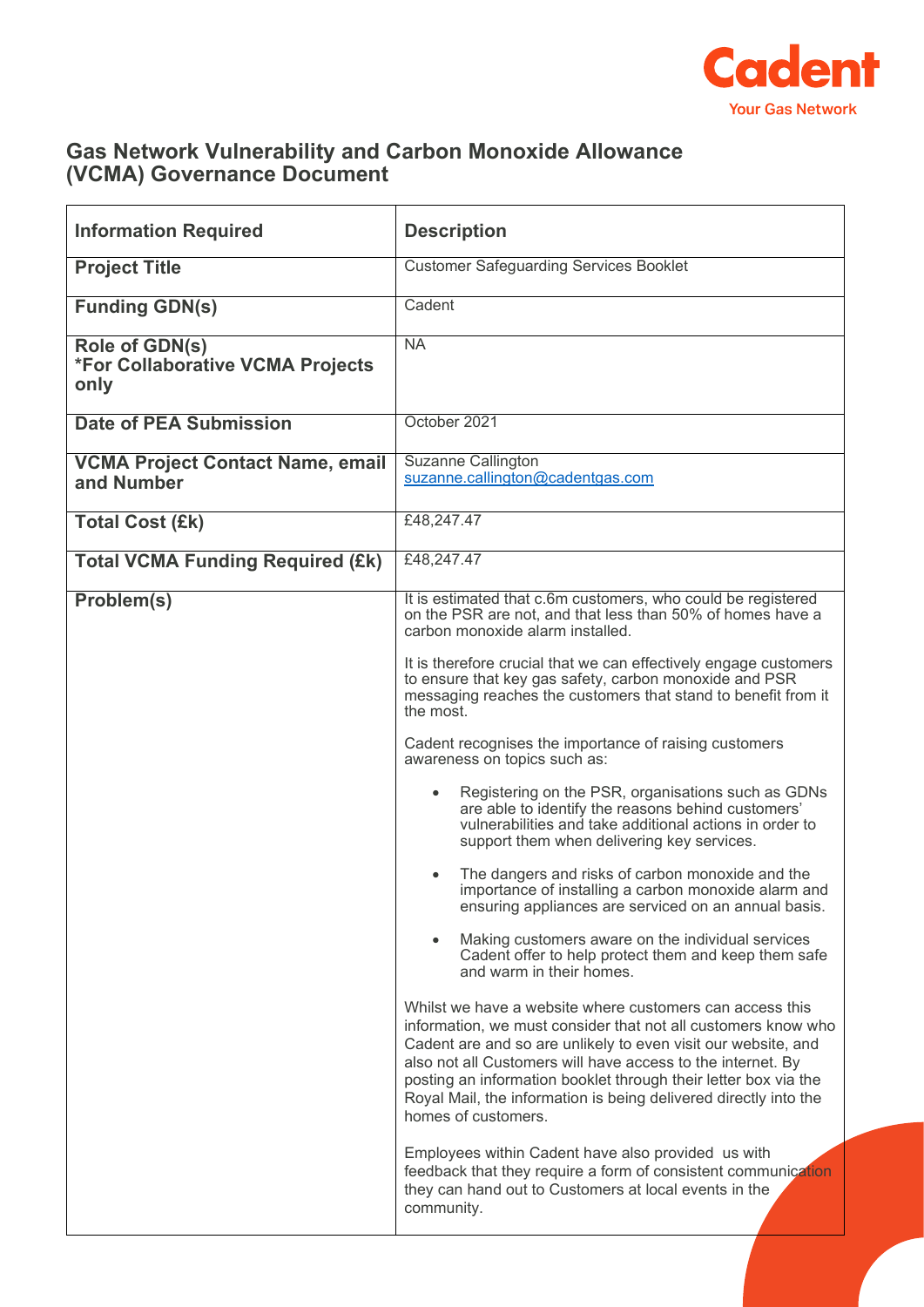

|                                                            | In order to ensure that our messaging of services remains<br>consistent and at the forefront of peoples minds, a booklet to<br>hand out to customers within the community has been created.<br>This can be distributed by mail shots to areas that need our<br>services the most, or handed out at events<br>Raising awareness of Cadent's customer vulnerability services<br>and carbon monoxide awareness will ensure that:<br>Customers clearly understand our safeguarding<br>$\bullet$<br>services.<br>Through understanding our services, customers can<br>$\bullet$<br>gain access to the different services available that can<br>help keep them safe, warm and independent in their<br>home. |
|------------------------------------------------------------|-------------------------------------------------------------------------------------------------------------------------------------------------------------------------------------------------------------------------------------------------------------------------------------------------------------------------------------------------------------------------------------------------------------------------------------------------------------------------------------------------------------------------------------------------------------------------------------------------------------------------------------------------------------------------------------------------------|
| <b>Scope and Objectives</b>                                | Scope: To create a booklet to deliver to customers, providing<br>information on the services which Cadent offers to customers<br>living in vulnerable situations. The booklet will also provide<br>relevant contact details to get in touch if they wish to access<br>any of the services.<br>The booklet will also be used with our many partners we have<br>across the Cadent networks as part of the centres for warmth<br>project and similar.                                                                                                                                                                                                                                                    |
|                                                            | Customers stand to benefit from this project through:<br>Raising their awareness on the risks of CO and the importance<br>of getting appliances serviced annually. Understanding what<br>services are available to them including (but not exhaustive)<br>the PSR and energy saving tips and advice to help keep them<br>safe, warm and independent in their homes.                                                                                                                                                                                                                                                                                                                                   |
|                                                            | Objectives:<br>To provide clear information to customers to raise awareness<br>on CO awareness and the vulnerability services Cadent offer.<br>To encourage customers to apply or sign up for the services                                                                                                                                                                                                                                                                                                                                                                                                                                                                                            |
|                                                            | which they may be eligible for.<br>The booklet will be updated once per year to ensure that any<br>additional services identified throughout the year will be<br>included as and when they go live.                                                                                                                                                                                                                                                                                                                                                                                                                                                                                                   |
| Why the Project is Being Funded<br><b>Through the VCMA</b> | We believe that the Customer Booklet meets all of the<br>necessary VCMA project eligibility criteria as evidenced below.<br>As such, Cadent considers this project to be a very effective<br>spend of its regulatory allowances.                                                                                                                                                                                                                                                                                                                                                                                                                                                                      |
|                                                            | Cadent has identified this project as suitable for VCMA funding<br>because:                                                                                                                                                                                                                                                                                                                                                                                                                                                                                                                                                                                                                           |
|                                                            | The project focuses on raising awareness and<br>$\bullet$<br>promoting the delivery of vulnerability and CO safety<br>services.                                                                                                                                                                                                                                                                                                                                                                                                                                                                                                                                                                       |
|                                                            | The project provides support to customers in<br>$\bullet$<br>vulnerable situations through services designed to<br>help keep consumers safe and warm in their homes.                                                                                                                                                                                                                                                                                                                                                                                                                                                                                                                                  |
|                                                            | The project goes beyond activities funded through<br>$\bullet$<br>other price control mechanisms.                                                                                                                                                                                                                                                                                                                                                                                                                                                                                                                                                                                                     |
|                                                            | Have a positive, or a forecasted positive, Social<br>1.<br>Return on Investment (SROI) including for the gas<br>consumers funding the VCMA Project;                                                                                                                                                                                                                                                                                                                                                                                                                                                                                                                                                   |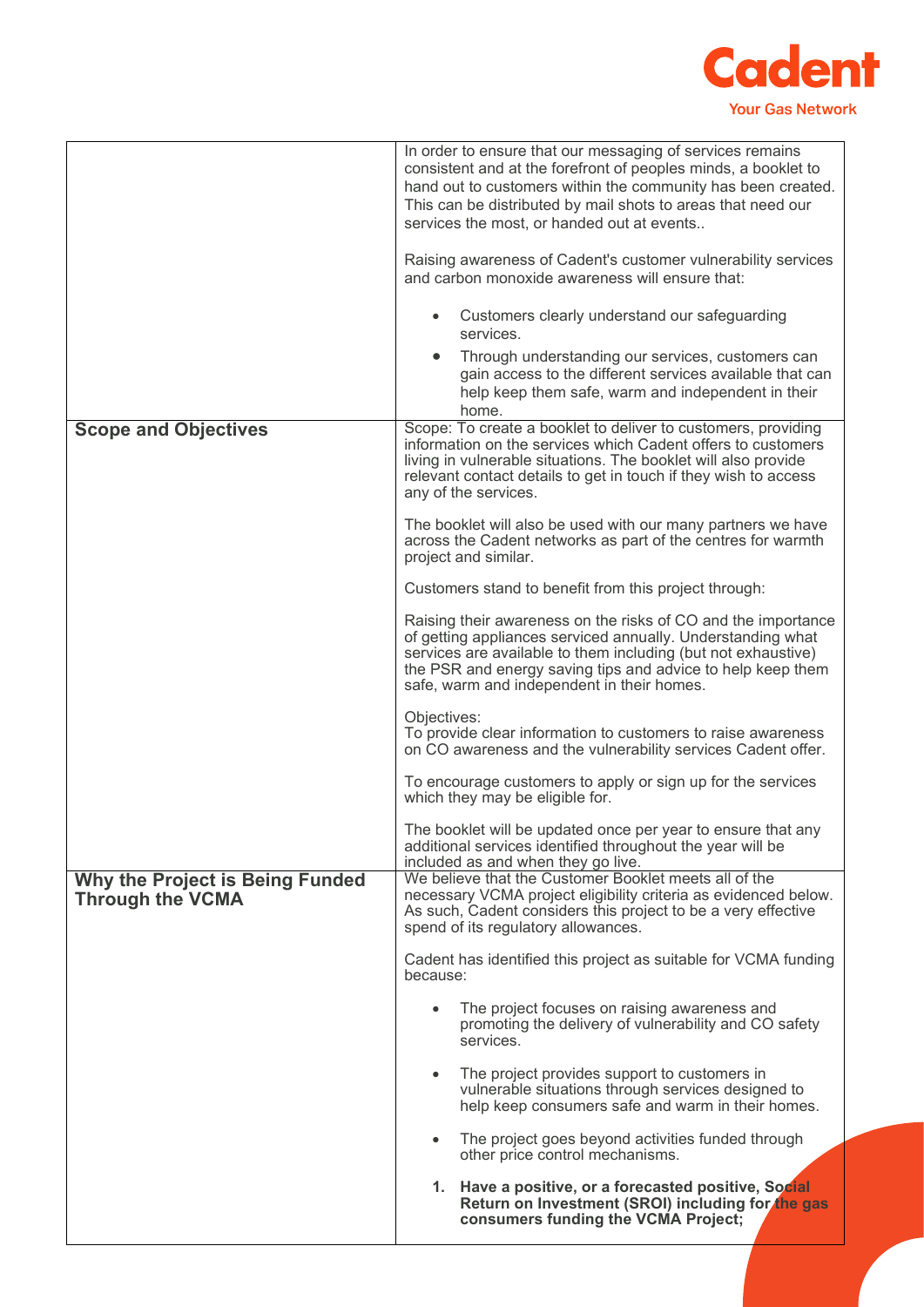

|                                                           |                                                                                                                                                                                                                                                                                                                  | Learning from previous projects and evaluations<br>conducted by Sia Partners inform us that raising<br>awareness and educating customers on the dangers<br>of CO can provide positive social return. |
|-----------------------------------------------------------|------------------------------------------------------------------------------------------------------------------------------------------------------------------------------------------------------------------------------------------------------------------------------------------------------------------|------------------------------------------------------------------------------------------------------------------------------------------------------------------------------------------------------|
|                                                           |                                                                                                                                                                                                                                                                                                                  | We believe this project has the deliverables necessary<br>to generate a positive SROI. More information on the<br>project's SROI can be found in the relevant section<br>below.                      |
|                                                           |                                                                                                                                                                                                                                                                                                                  | 2. Either:<br><b>Provide a direct Net Benefit to consumers</b><br>$\bullet$<br>in vulnerable situations, or                                                                                          |
|                                                           |                                                                                                                                                                                                                                                                                                                  | Provide awareness on the dangers of CO,<br>or;                                                                                                                                                       |
|                                                           |                                                                                                                                                                                                                                                                                                                  | Reduce the risk of harm caused by CO.                                                                                                                                                                |
|                                                           |                                                                                                                                                                                                                                                                                                                  | The project will both provide awareness on the<br>dangers of CO and reduce the risk of harm caused by<br>CO.                                                                                         |
|                                                           |                                                                                                                                                                                                                                                                                                                  | Risk of harm caused by CO will be reduced through<br>the issuing of information on the signs and symptoms,<br>as well as preventative measures.                                                      |
|                                                           |                                                                                                                                                                                                                                                                                                                  | 3. Have defined outcomes and the associated<br>actions to achieve these;                                                                                                                             |
|                                                           |                                                                                                                                                                                                                                                                                                                  | More evidence will be detailed in the relevant section<br>below, but we have outlined clear project outcomes,<br>actions and success criteria.                                                       |
|                                                           | 4.                                                                                                                                                                                                                                                                                                               | Go beyond activities that are funded through other<br>price control mechanisms or required through<br>other licence obligations;                                                                     |
|                                                           |                                                                                                                                                                                                                                                                                                                  | We believe that the communication methods utilised<br>through this project demonstrate that this campaign<br>goes outside of BAU activities funded through other<br>price control mechanisms.        |
|                                                           |                                                                                                                                                                                                                                                                                                                  | 5. Not be delivered through other external funding<br>sources directly accessed by a GDN, including<br>through other government (national, devolved or<br>local) funding;                            |
|                                                           |                                                                                                                                                                                                                                                                                                                  | This project will be delivered solely with VCMA funding<br>and a clear structure will be in place to ensure that all<br>aspects of the project are allocated against the VCMA<br>funding.            |
| <b>Evidence of Stakeholder/Customer</b><br><b>Support</b> |                                                                                                                                                                                                                                                                                                                  | Cadent conducted extensive stakeholder and customer<br>feedback to shape its strategy for investment of VCMA<br>funding, particularly for projects centred around CO.                                |
|                                                           | Stakeholders from Katie Haines Memorial Trust, Groundwork,<br>Citizens Advice, BEIS and NEA reported that general public<br>awareness on carbon monoxide was high, and that a general<br>understanding on the dangers of CO exists.                                                                              |                                                                                                                                                                                                      |
|                                                           |                                                                                                                                                                                                                                                                                                                  | Research from Energy UK's 'CO Be Alarmed!' campaign<br>reveals that over 17 million people in Britain are at risk from                                                                               |
|                                                           | CO poisoning as they do not have a CO alarm in their home -<br>despite nine in ten (94%) saying they are aware of the risk.<br>Although this survey suggests awareness of CO is high, the<br>evidence from our surveys on the ground during RIIO-1<br>suggests that knowledge is low. Cadent CO survey data from |                                                                                                                                                                                                      |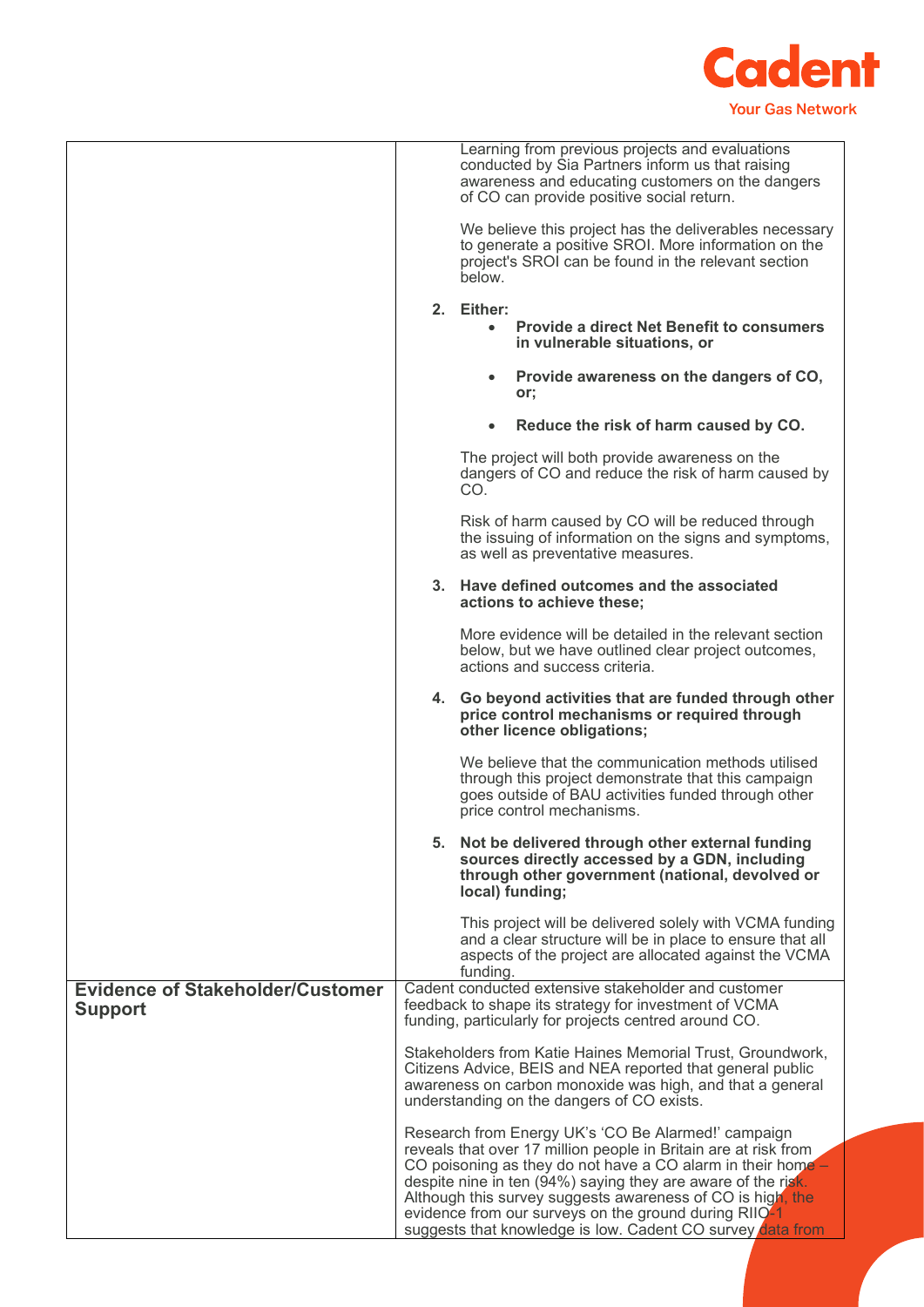

|                                                                    | 5010 respondents rated their knowledge as 5.07/10 on<br>average before Cadent's visit.                                                                                                                                                                                                                                                                                                                                                                                                                  |
|--------------------------------------------------------------------|---------------------------------------------------------------------------------------------------------------------------------------------------------------------------------------------------------------------------------------------------------------------------------------------------------------------------------------------------------------------------------------------------------------------------------------------------------------------------------------------------------|
|                                                                    | This survey data supports a need for Cadent to tackle this gap<br>in knowledge for some customers.                                                                                                                                                                                                                                                                                                                                                                                                      |
|                                                                    | Cadent conducted a series of engagement activities in order to<br>gather feedback on our RIIO-2 proposals, including carbon<br>monoxide.                                                                                                                                                                                                                                                                                                                                                                |
|                                                                    | Participants at our deliberative workshops, focus groups, and<br>domestic surveys were consistently supportive of us raising<br>awareness of CO and providing CO alarms to customers,<br>particularly those in vulnerable situations. Participants in our<br>focus groups were concerned that customer awareness of the<br>full dangers of CO is low.<br>Participants across all these events highlighted that the safety<br>of employees and the public is their highest or joint-highest<br>priority. |
|                                                                    | Cadent also received feedback on the importance of a<br>cohesive approach to supporting customers and making every<br>contact count.                                                                                                                                                                                                                                                                                                                                                                    |
|                                                                    | Cadent has acknowledged this feedback and we have<br>specifically chosen these methods of communication because<br>of the high customer reach the important messaging will be<br>received by.                                                                                                                                                                                                                                                                                                           |
| <b>Outcomes, Associated Actions and</b><br><b>Success Criteria</b> | The project centres around Cadent increasing awareness of<br>the dangers of CO and how customers can keep safe.<br>Customers will be educated on:                                                                                                                                                                                                                                                                                                                                                       |
|                                                                    | The signs, symptoms, and dangers of carbon<br>monoxide,<br>Advice on preventative measures.<br>$\bullet$                                                                                                                                                                                                                                                                                                                                                                                                |
|                                                                    | The Customer Booklet will be broken down into a series of<br>separate sections, providing information on CO awareness<br>and other safeguarding services which Cadent offer to help<br>protect customers living in vulnerable situations, to help keep<br>them safe and warm in their homes.                                                                                                                                                                                                            |
|                                                                    | <b>Project Outcomes</b>                                                                                                                                                                                                                                                                                                                                                                                                                                                                                 |
|                                                                    | Cadent has partnered with a design agency to create an<br>information booklet.                                                                                                                                                                                                                                                                                                                                                                                                                          |
|                                                                    | The project will deliver the following outcomes:                                                                                                                                                                                                                                                                                                                                                                                                                                                        |
|                                                                    | Creation of a booklet including CO safety and all the<br>$\bullet$<br>services Cadent offer to customers living in vulnerable<br>situations.<br>Delivered through doors to customers living in the<br>$\bullet$<br>highest areas of deprivation and fuel poverty within                                                                                                                                                                                                                                 |
|                                                                    | Cadent's networks and where we have had the<br>highest rates of CO call outs by our emergency<br>engineers                                                                                                                                                                                                                                                                                                                                                                                              |
|                                                                    | Delivered to 344,000 customer homes via Royal<br>$\bullet$<br>Mail.                                                                                                                                                                                                                                                                                                                                                                                                                                     |
|                                                                    | Handed to customers at events within the community.<br>Expected number of customers engaged at these<br>events over the 5 year RIIO period is 23,000.                                                                                                                                                                                                                                                                                                                                                   |
|                                                                    | Delivery                                                                                                                                                                                                                                                                                                                                                                                                                                                                                                |
|                                                                    | We expect the booklet will reach around 367,000 number of<br>customers                                                                                                                                                                                                                                                                                                                                                                                                                                  |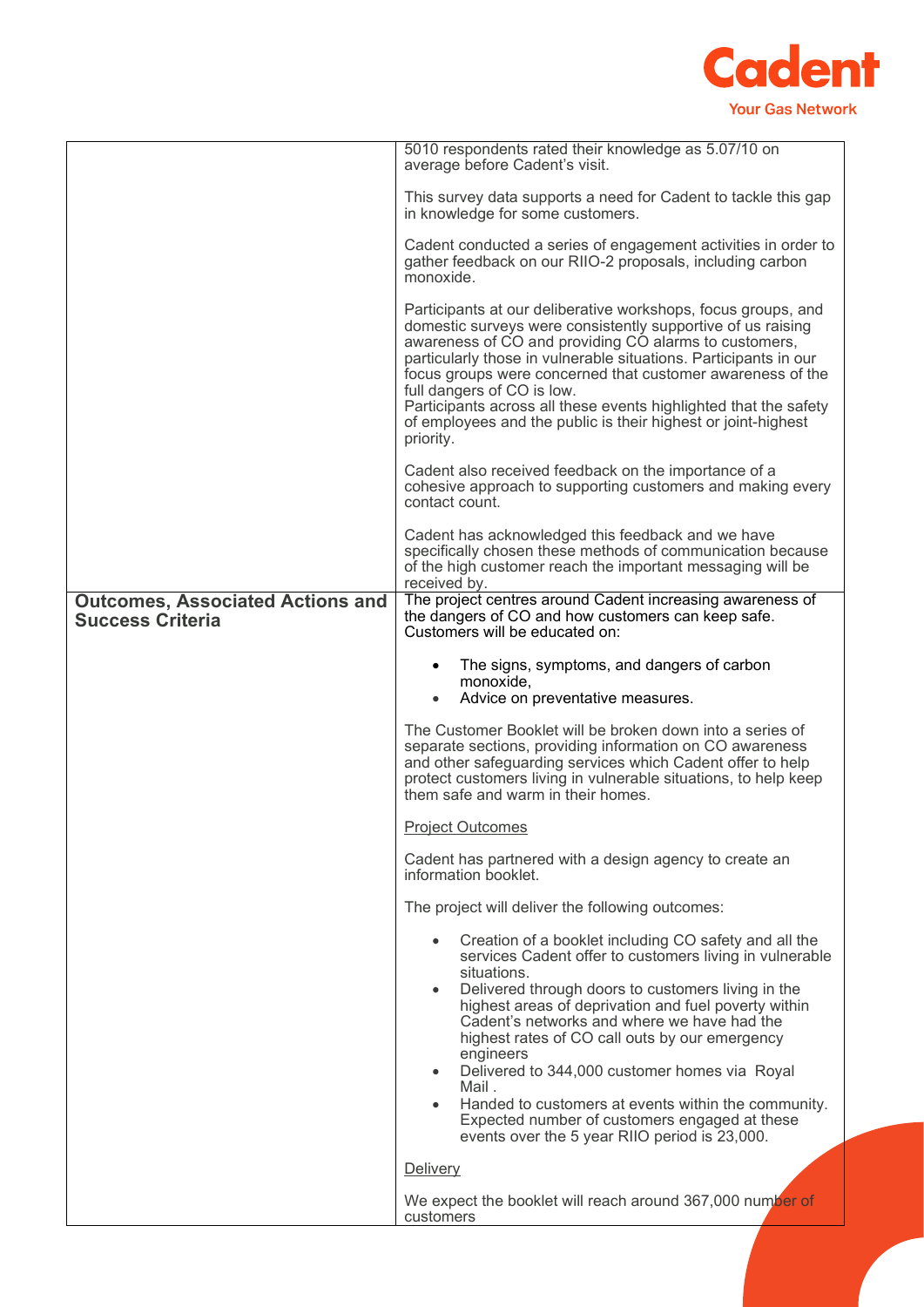

| <b>Project Partners and Third Parties</b><br><b>Involved</b> | Cadent will be working with expert project partners including:<br>The Surgery Design Agency<br>$\bullet$                                                                                                                                                                                                                         |  |
|--------------------------------------------------------------|----------------------------------------------------------------------------------------------------------------------------------------------------------------------------------------------------------------------------------------------------------------------------------------------------------------------------------|--|
|                                                              | Royal Mail<br>$\bullet$<br>Latchams                                                                                                                                                                                                                                                                                              |  |
|                                                              |                                                                                                                                                                                                                                                                                                                                  |  |
|                                                              | These partners are non-financially contributing partners but<br>partners we will use commercially for their expertise.                                                                                                                                                                                                           |  |
| <b>Potential for New Learning</b>                            | Cadent believes that this project offers several opportunities<br>for new learning.                                                                                                                                                                                                                                              |  |
|                                                              | Firstly, Cadent will be able to gain a better idea on the impact<br>the customer booklet has by monitoring the number of PSR<br>registrations received.                                                                                                                                                                          |  |
|                                                              | By providing the booklet to customers at events, we can<br>engage in conversation with the customers to find out more<br>about our customers and ways in which we can support them.<br>We can also understand how useful customers feel a booklet<br>like the one produced for the project are.                                  |  |
| <b>Scale of VCMA Project and SROI</b><br><b>Calculations</b> | <b>Project Scale</b>                                                                                                                                                                                                                                                                                                             |  |
|                                                              | The project will deliver 344,000 customer booklets during the<br>month of November 2021. Based on data which Cadent hold<br>identifying the areas within Cadent's network where we have<br>the highest rates of customer vulnerability and deprivation.                                                                          |  |
|                                                              | The project will utilise £48,247.47 of Cadent's company<br>specific VCMA funding and will operate across Cadent's four<br>gas distribution networks.                                                                                                                                                                             |  |
|                                                              | <b>SROI Calculations</b>                                                                                                                                                                                                                                                                                                         |  |
|                                                              | This customer booklet will be delivered to 344,000 households<br>and Cadent estimates that 825,600 people (based on average<br>of 2.4 people per household) will be reached and educated<br>with safety messaging on carbon monoxide and awareness on<br>the services Cadent offer customers living in vulnerable<br>situations. |  |
|                                                              | Royal Mail market research found that across all industries,<br>67% of people have been prompted to buy or act after<br>receiving a door drop <sup>1</sup> .                                                                                                                                                                     |  |
|                                                              | If the message is relevant and strikes a chord, it's likely to be<br>kept in the home long after it drops on the doormat - the<br>average being 38 days, with 23% of all mail shared around the<br>household <sup>2</sup> .                                                                                                      |  |
|                                                              | Sources                                                                                                                                                                                                                                                                                                                          |  |
|                                                              | <sup>1</sup> Royal Mail MarketReach, Iluminas 2014<br><sup>2</sup> Royal Mail MarketReach, The Private Life of Mail, 2015                                                                                                                                                                                                        |  |
|                                                              | For purposes of this SROI calculation, Cadent has factored in                                                                                                                                                                                                                                                                    |  |
|                                                              | a conservative assumption that 10% of the customers reached<br>through the project will retain and use the information<br>received.                                                                                                                                                                                              |  |
|                                                              | Social Return from a Reduction in A&E Visits Linked to CO                                                                                                                                                                                                                                                                        |  |
|                                                              | Cadent estimates that 344,000 customers will be<br>$\bullet$<br>reached with safety messaging on carbon monoxide<br>through the booklet.                                                                                                                                                                                         |  |
|                                                              | The average household in the UK contains 2.4 people,<br>$\bullet$<br>giving a total project reach of 825,600.                                                                                                                                                                                                                    |  |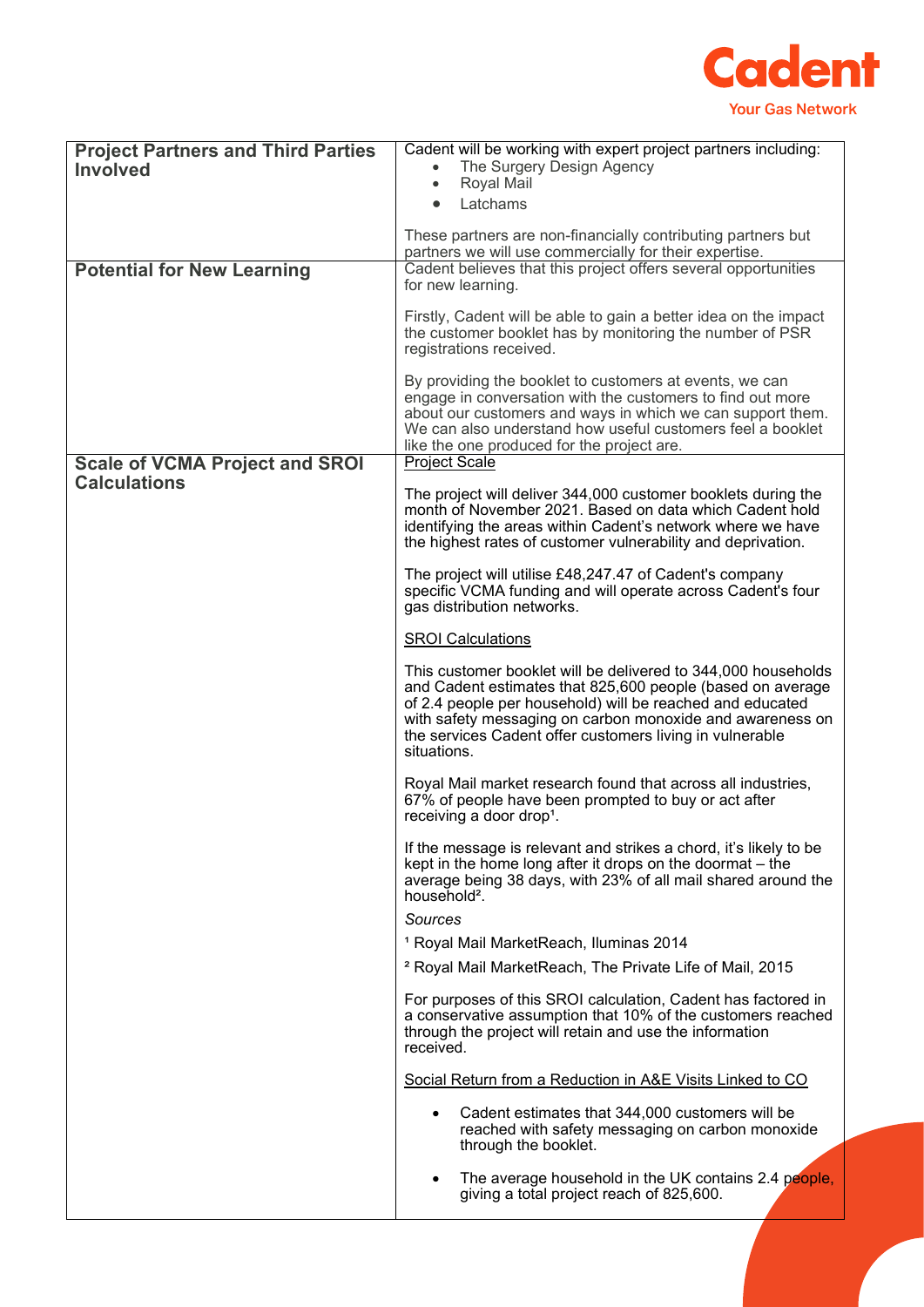

| Statistics report that there are 4,000 A&E visits per<br>$\bullet$<br>year attributable to CO in England.                                                                                                                                                                           |
|-------------------------------------------------------------------------------------------------------------------------------------------------------------------------------------------------------------------------------------------------------------------------------------|
| The population of England is reported as 55,619,430,<br>$\bullet$<br>with the A&E visits linked to CO representing<br>0.00719% of the population.                                                                                                                                   |
| However, a retention rate of 10% must be applied,<br>$\bullet$<br>meaning that 0.00072% of the customers engaged<br>through the project may avoid A&E visits linked to CO                                                                                                           |
| 0.00072% of 825,600 customers equates to 29.69<br>$\bullet$<br>avoided A&E visits across the five years of RIIO-GD2.                                                                                                                                                                |
| An A&E visit costs the NHS £134 on average, giving a<br>$\bullet$<br>total 5-year saving of £3,978.12.                                                                                                                                                                              |
| Social Return from a Reduction in Long Term Hospital Visits<br>Linked to CO                                                                                                                                                                                                         |
| Cadent estimates that 344,000 customers will be<br>reached with safety messaging on carbon monoxide<br>via the booklet.                                                                                                                                                             |
| The average household in the UK contains 2.4 people,<br>$\bullet$<br>giving a total project reach of 825,600.                                                                                                                                                                       |
| Statistics report that there are 200 long-term hospital<br>$\bullet$<br>visits each year attributable to CO in England and<br>Wales.                                                                                                                                                |
| The population of England and Wales is reported as<br>$\bullet$<br>58,744,595, with long-term hospital visits linked to CO<br>representing 0.00034% of the population.                                                                                                              |
| However, a retention rate of 10% must be applied,<br>$\bullet$<br>meaning that 0.00003% of the customers engaged<br>through the project may avoid long-term hospital visits<br>linked to CO.                                                                                        |
| 0.00003% of 825,600 customers equates to 0.14<br>avoided long-term visits across the five years of RIIO-<br>GD <sub>2</sub> .                                                                                                                                                       |
| A long-term hospital visit costs the NHS £3,026 on<br>average, giving a total 5 year saving of £425.28.                                                                                                                                                                             |
| Social Return from a Reduction in Injuries Caused by CO that<br>lead to Time of Work                                                                                                                                                                                                |
| Cadent estimates that 344,000 customers will be<br>reached with safety messaging on carbon monoxide.                                                                                                                                                                                |
| The average household in the UK contains 2.4 people,<br>$\bullet$<br>giving a total project reach of 825,600.                                                                                                                                                                       |
| Statistics report that there are 200 long-term hospital<br>visits each year attributable to CO in England and<br>Wales.                                                                                                                                                             |
| The population of England and Wales is reported as<br>$\bullet$<br>58,744,595, with long-term hospital visits linked to CO<br>representing 0.00034% of the population. Customers<br>admitted to hospital long-term are likely to take time<br>off work as a result of their injury. |
|                                                                                                                                                                                                                                                                                     |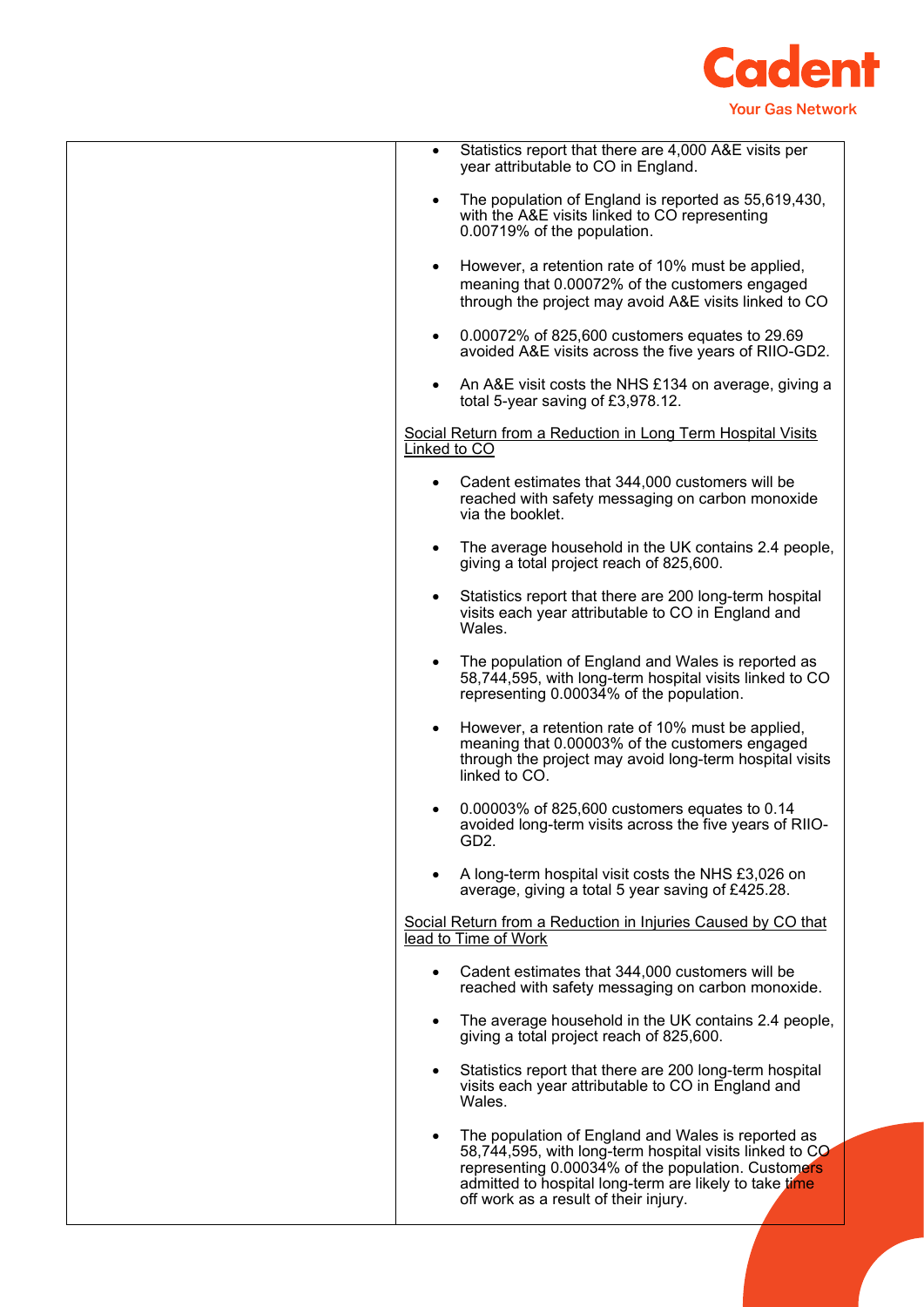

|                                        | $\bullet$<br>$\bullet$                                                                                                                                                                                                                                                                                                                                | However, a retention rate of 10% must be applied,<br>meaning that 0.000034% of the customers engaged<br>through the project may avoid long-term hospital visits<br>linked to CO.<br>0.000034% of 825,600 customers equates to 0.14<br>customers avoiding time off work and long-term visits |               |  |
|----------------------------------------|-------------------------------------------------------------------------------------------------------------------------------------------------------------------------------------------------------------------------------------------------------------------------------------------------------------------------------------------------------|---------------------------------------------------------------------------------------------------------------------------------------------------------------------------------------------------------------------------------------------------------------------------------------------|---------------|--|
|                                        |                                                                                                                                                                                                                                                                                                                                                       | across the five years of RIIO-GD2.<br>The cost of time off work as a result of an injury costs<br>£233.76 per occurrence. This gives a total 5 year                                                                                                                                         |               |  |
|                                        |                                                                                                                                                                                                                                                                                                                                                       | saving of £32.85.<br>Social Return from a Reduction in Deaths Linked to CO                                                                                                                                                                                                                  |               |  |
|                                        |                                                                                                                                                                                                                                                                                                                                                       |                                                                                                                                                                                                                                                                                             |               |  |
|                                        | $\bullet$                                                                                                                                                                                                                                                                                                                                             | Cadent estimates that 344,000 customers will be<br>reached with safety messaging on carbon monoxide<br>through the Summer campaign.                                                                                                                                                         |               |  |
|                                        | $\bullet$                                                                                                                                                                                                                                                                                                                                             | The average household in the UK contains 2.4 people,<br>giving a total project reach of 825,600.                                                                                                                                                                                            |               |  |
|                                        | $\bullet$                                                                                                                                                                                                                                                                                                                                             | Statistics report that there are 30.3 deaths per year in<br>the UK linked to CO.                                                                                                                                                                                                            |               |  |
|                                        |                                                                                                                                                                                                                                                                                                                                                       | The population of the UK is 66,040,200, with deaths<br>attributable to CO representing 0.0000459% of the<br>population.                                                                                                                                                                     |               |  |
|                                        | $\bullet$                                                                                                                                                                                                                                                                                                                                             | However, a retention rate of 10% must be applied,<br>meaning that 0.0000046% of the customers engaged<br>by the project may avoid deaths linked to CO.                                                                                                                                      |               |  |
|                                        |                                                                                                                                                                                                                                                                                                                                                       | 0.0000046% of 825,600 customers equates to<br>0.19 customers avoiding a fatality linked to CO across<br>the 5-year period of RIIO-GD2.                                                                                                                                                      |               |  |
|                                        |                                                                                                                                                                                                                                                                                                                                                       | The value of preventing a death to UK PLC is<br>£1,897,129. This gives a total five-year value of<br>£359,311.                                                                                                                                                                              |               |  |
|                                        | Social return from PSR registrations:                                                                                                                                                                                                                                                                                                                 |                                                                                                                                                                                                                                                                                             |               |  |
|                                        | If 10% of 344,000 customers take action and register on the<br>PSR as a result of receiving a customer booklet, this means<br>that approx. 34,000 additional PSR registrations would be<br>made over the 4 year RIIO period.<br>With an associated SROI value of £143.89 per registration,<br>totalling £4,892,260 over remaining 4 year RIIO period. |                                                                                                                                                                                                                                                                                             |               |  |
|                                        | Total project CO and PSR SROI calculations:                                                                                                                                                                                                                                                                                                           |                                                                                                                                                                                                                                                                                             |               |  |
|                                        |                                                                                                                                                                                                                                                                                                                                                       | The cost of the project is £48,247.47                                                                                                                                                                                                                                                       |               |  |
|                                        |                                                                                                                                                                                                                                                                                                                                                       | Working on a conservative assumption that 10% people that<br>receive a booklet take action, the 1 year SROI is<br>£1,249,051.40                                                                                                                                                             |               |  |
|                                        |                                                                                                                                                                                                                                                                                                                                                       | Project cost:                                                                                                                                                                                                                                                                               | £48,247.47    |  |
|                                        |                                                                                                                                                                                                                                                                                                                                                       | Year 1 gross benefit value                                                                                                                                                                                                                                                                  | £1,297,298.87 |  |
|                                        |                                                                                                                                                                                                                                                                                                                                                       | Year 4 gross benefit value                                                                                                                                                                                                                                                                  | £5,189,195.48 |  |
|                                        |                                                                                                                                                                                                                                                                                                                                                       | 1 year SROI (minus project cost)                                                                                                                                                                                                                                                            | £1,249,051.40 |  |
|                                        |                                                                                                                                                                                                                                                                                                                                                       | 4 year SROI                                                                                                                                                                                                                                                                                 | £5,140,948.01 |  |
| <b>VCMA Project Start and End Date</b> |                                                                                                                                                                                                                                                                                                                                                       | August 2021 - November 2026                                                                                                                                                                                                                                                                 |               |  |
|                                        |                                                                                                                                                                                                                                                                                                                                                       |                                                                                                                                                                                                                                                                                             |               |  |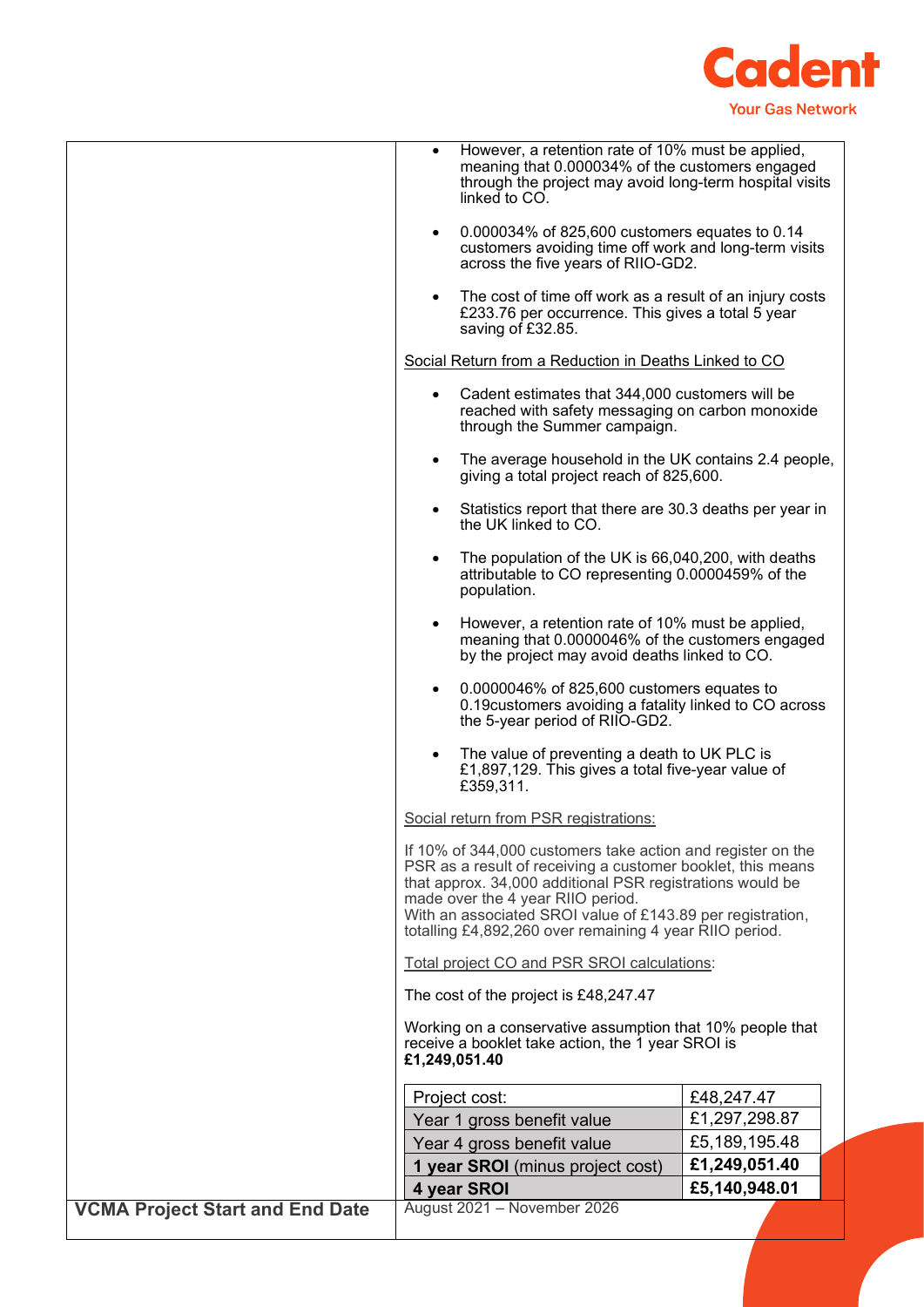

| <b>Geographical Area</b>                                                   | Cadent networks |
|----------------------------------------------------------------------------|-----------------|
| <b>Remaining Amount in the</b><br><b>Allowance at Time of Registration</b> |                 |